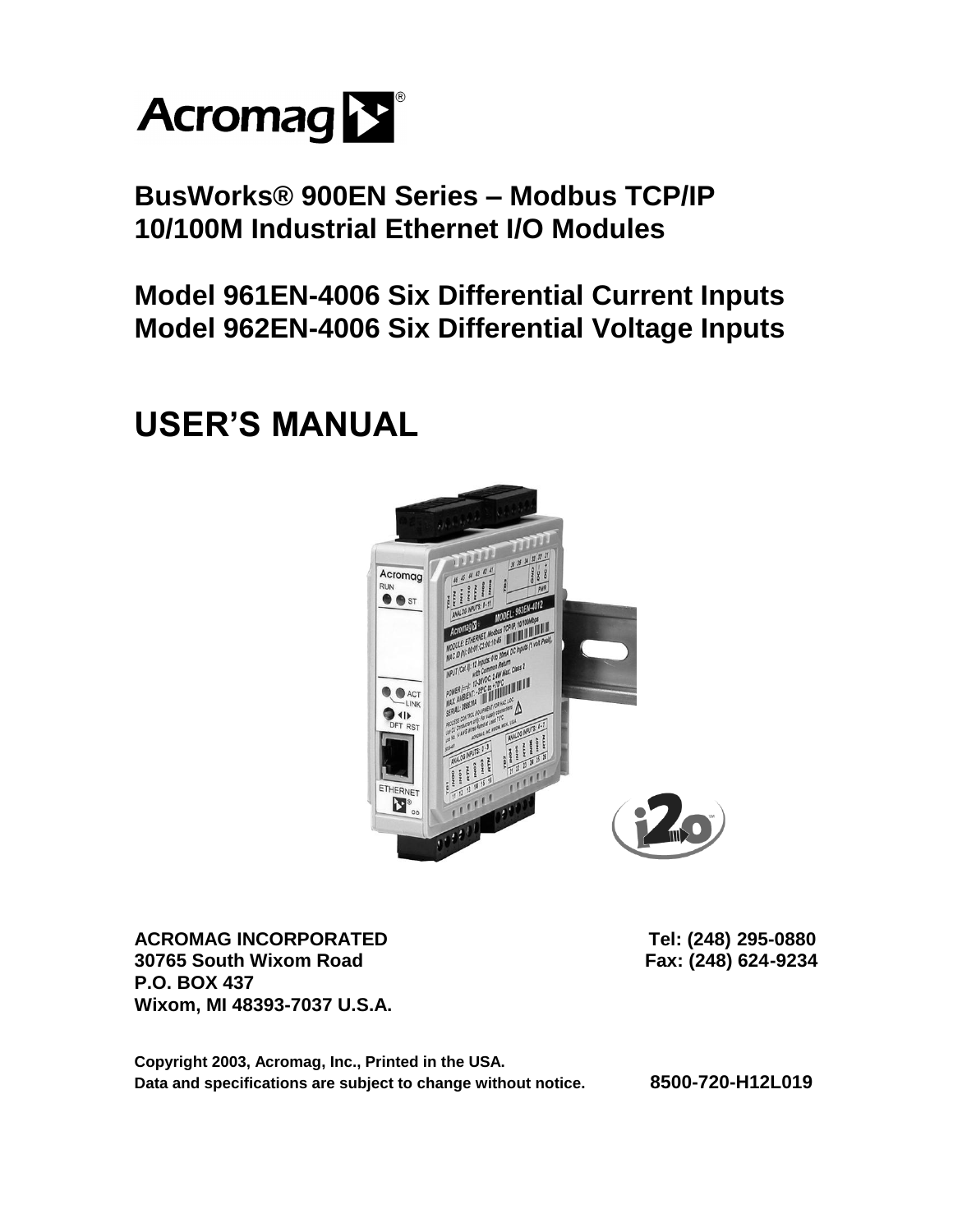DHCP refers to Dynamic Host Configuration Protocol and is a method used to dynamically assign temporary numeric IP addresses as required. A DHCP server maintains a pool of shared IP addresses which are recycled. When a DHCP device wants to use a TCP/IP application, it must request an IP address from the DHCP server. The DHCP server will check the shared supply, and if all addresses are in use, the server will send a busy signal to the client which tells it to try again later. Static addresses will ensure a connection every time, but dynamic addresses do not.

DNS refers to the Domain Name System or Domain Name Server and refers to the system used to associate an alphanumeric character string with a numeric IP address. The DNS is actually a distributed database of domain names and corresponding IP addresses. The DNS allows us to use Acromag.com as an IP address rather than a complicated string of numbers. Note that name servers contain information on some segment of the domain name space and make this information available to clients called *resolvers*.

Modbus registers are organized into reference types identified by the leading number of the reference address:

| <b>Reference</b> | <b>Description</b>                                           |
|------------------|--------------------------------------------------------------|
| 0xxxx            | Read/Write Discrete Outputs or Coils. A 0x reference         |
|                  | address is used to drive output data to a digital output     |
|                  | channel.                                                     |
| 1xxxx            | Read Discrete Inputs. The ON/OFF status of a 1x              |
|                  | reference address is controlled by the corresponding         |
|                  | digital input channel.                                       |
| 3xxxx            | Read Input Registers. A 3x reference register contains a     |
|                  | 16-bit number received from an external source-e.g. an       |
|                  | analog signal.                                               |
| 4xxxx            | Read/Write Output or Holding Registers. A 4x register is     |
|                  | used to store 16-bits of numerical data (binary or decimal), |
|                  | or to send the data from the CPU to an output channel.       |

**Note:** The ON/OFF state of discrete inputs and outputs is represented by a 1 or 0 value assigned to an individual bit in a 16-bit data word. This is sixteen 0x or 1x references per data word. With respect to mapping, the LSB of the word maps to the lowest numbered channel of a group and channel numbers increase sequentially as you move towards the MSB. Unused bit positions are set to zero.

All I/O values are accessed via the 16-bit Input or Holding Registers given in the Register Map. Input registers contain read-only information. For example, the current input value read from a channel, or the states of a group of digital inputs. Holding registers contain read/write information that may be configuration data or output data. For example, the high limit value of an alarm operating at an input, or an output value for an output channel.

Each module has a default factory configuration as noted in the SPECIFICATIONS section. Your application will likely differ from the default configuration and the module will need to be reconfigured. You may reconfigure this module by issuing the appropriate Modbus functions to Register Map registers, as required by your application. You may also use a standard web browser to access the built-in web pages of the module to perform basic operations.

**Dynamic Host Configuration Protocol (DHCP)**

### **Domain Name System (DNS)**

# **MODBUS REGISTERS**

*The "x" following the leading character represents a fourdigit address location in user data memory.*

*The leading character is generally implied by the function code and omitted from the address specifier for a given function. The leading character also identifies the I/O data type.*

### **Register Functions**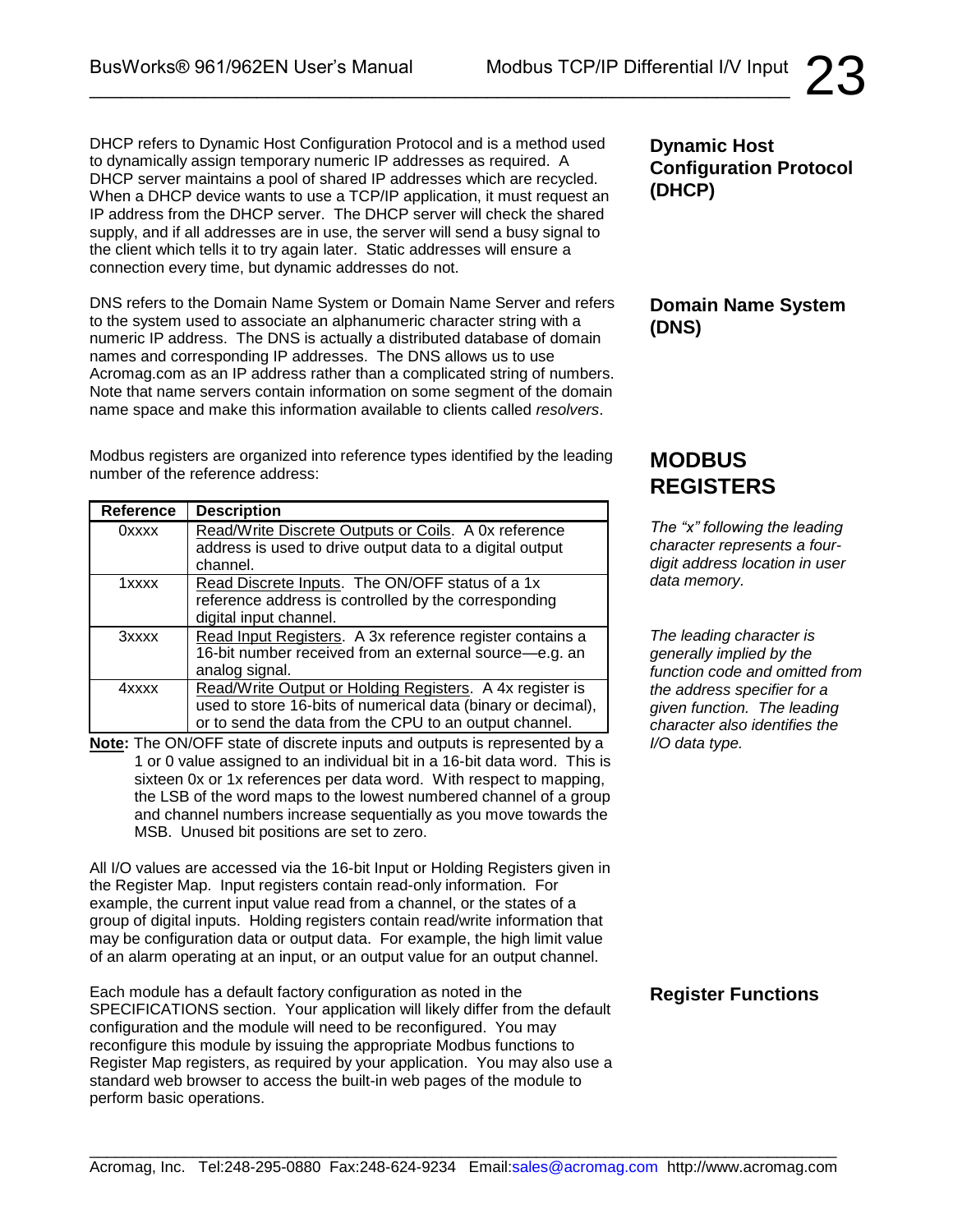#### **Register Functions**

*IMPORTANT: When using your own software to manipulate the module, please note that the maximum query through the Modbus TCP interface is only 50 registers, due to the maximum buffer size limitations of the TCP/IP stack. As such, you can only request data from 50 registers at one time for commands that access multiple registers. For example, the Read Holding Registers command may only retrieve the contents of registers 40001 to 40051 in one read.*

Below is a subset of standard Modbus functions that are supported by this module along with the reference register addresses that the function operates on. Use these functions to access these registers as outlined in the Register Map for sending and retrieving data.

The following Modbus functions operate on register map registers to monitor, configure, and control module I/O:

| <b>CODE</b> | <b>FUNCTION</b>                  | <b>REFERENCE</b> |
|-------------|----------------------------------|------------------|
| 01 (01H)    | Read Coil (Output) Status        | <b>Oxxxx</b>     |
| 02 (02H)    | <b>Read Input Status</b>         | 1xxxx            |
| 03 (03H)    | <b>Read Holding Registers</b>    | 4xxxx            |
| 04 (04H)    | <b>Read Input Registers</b>      | 3xxxx            |
| 05 (05H)    | Force Single Coil (Output)       | 0xxxx            |
| 06 (06H)    | <b>Preset Single Register</b>    | 4xxxx            |
| 15 (0FH)    | Force Multiple Coils (Outputs)   | 0xxxx            |
| 16 (10H)    | <b>Preset Multiple Registers</b> | 4xxxx            |
| 17 (11H)    | Report Slave ID (See Below)      | Hidden           |

If an unsupported function code is sent to a module, exception code 01 (Illegal Function) will be returned in the response. If a holding register is written with an invalid value, exception code 03 (Illegal Data Value) will be returned in the response message. You may refer to the Modbus specification for a complete list of possible error codes.

#### **961EN-4006 Report Slave ID Example Response<sup>1</sup>**

| <b>FIELD</b>                | <b>DESCRIPTION</b>                           |
|-----------------------------|----------------------------------------------|
| Unit ID                     | Echo Unit ID Sent In Query                   |
| <b>Function Code</b>        | 11                                           |
| <b>Byte Count</b>           | 42                                           |
| Slave ID (Model No.)        | 00=961EN-4006 (6 Diff Current In w/Modbus)   |
|                             | 01=962EN-4006 (6 Diff Voltage In w/Modbus)   |
| <b>Run Indicator Status</b> | FFH (ON)                                     |
| <b>Firmware Number</b>      | 41 43 52 4F 4D 41 47 2C 39 33 30 30 2D       |
| String (Additional          | 31 32 31 2C 39 36 31 45 4E 2D 34 30 30 36 2C |
| Data Field)                 | 30 31 32 33 34 35 41 2C 30 31 32 33 34 35    |
|                             | ("ACROMAG, 9300-118, 961 EN-4006, serial     |
|                             | number&rev, six-byteMACID")                  |

**<sup>1</sup>Note:** For Model 962EN-4006, the slave ID is "01" and the firmware number is "9300-119".

For detailed information on Modbus, feel free to download our technical reference "Introduction To Modbus" at www.acromag.com.

**Register Mirroring**

For your convenience, 9xxEN Ethernet modules mirror the contents and operation of registers 0xxxx, 1xxxx, & 3xxxx (as applicable) into holding register space for systems and controllers that cannot directly access registers 0xxxx, 1xxxx, & 3xxxx.

All Modbus registers of this model can now be written to, or read from, using either the standard methods described in the Modbus specification, or through mapping (mirroring) to the Holding Registers. The registers are mapped as follows and specifics follow the mapping: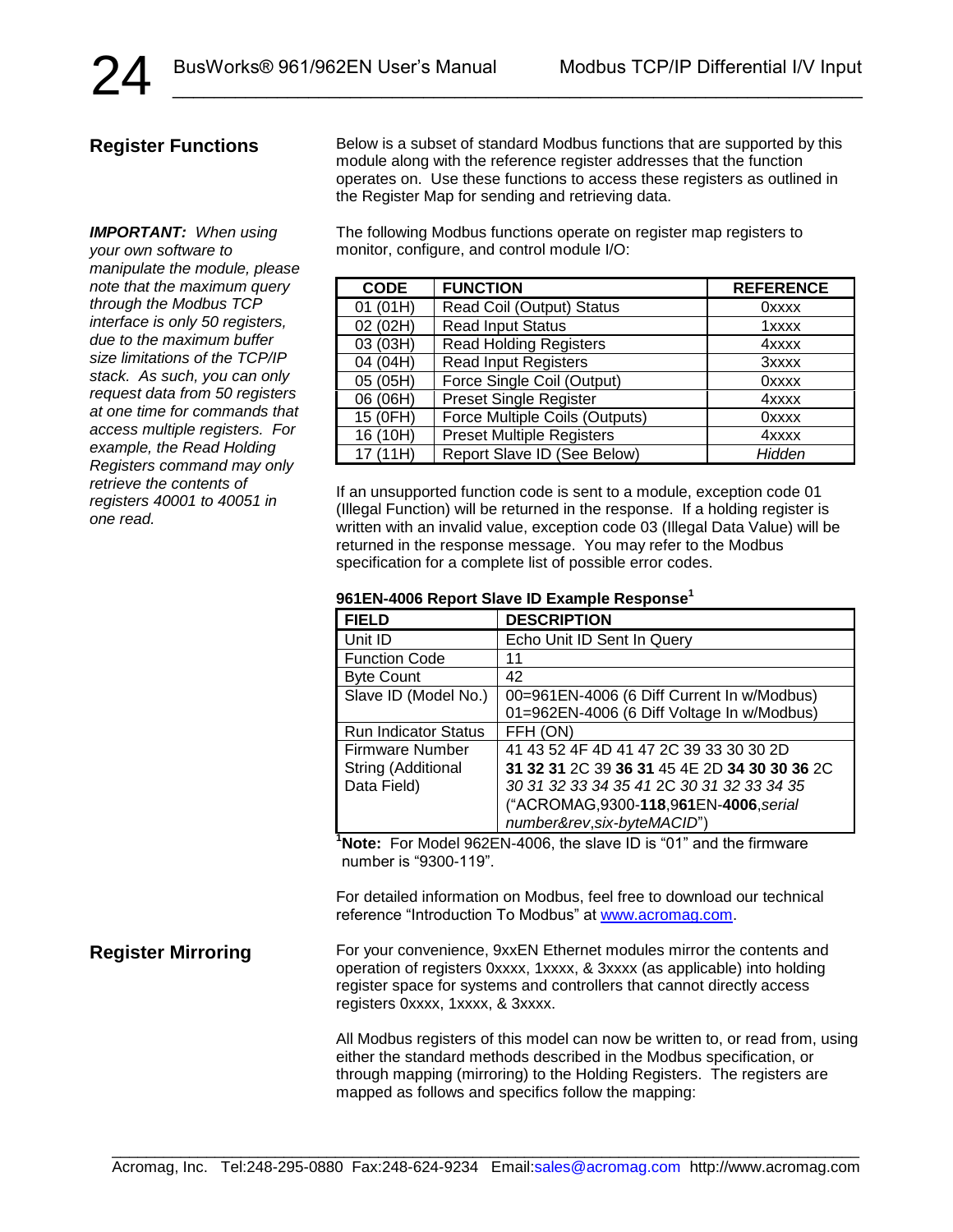0xxxx Coil Registers are mapped to 42xxx Holding Registers 1xxxx Input Status Registers are mapped to 41xxx Holding Registers 3xxxx Input Registers are mapped to 43xxx Holding Registers

\_\_\_\_\_\_\_\_\_\_\_\_\_\_\_\_\_\_\_\_\_\_\_\_\_\_\_\_\_\_\_\_\_\_\_\_\_\_\_\_\_\_\_\_\_\_\_\_\_\_\_\_\_\_\_\_\_\_\_\_\_\_\_\_\_\_\_

For 3xxxx Input Registers, the format of the registers are identical and you only need to offset your address by 43000. For example: if you want to read Input Register 1 through the Holding Registers, you would use the "Read Holding Registers" function with an address of 43001.

For the 1xxxx Input Status Registers (where supported), the return data is reformatted to match the Holding Register format. For example: if you request the Input Status for 12 digital inputs, instead of getting 2 bytes returned with the first 12 bits representing the 12 digital inputs, you will get 12 separate words, each set to either 0000H (OFF), or FFFFH (ON).

For the 0xxxx Coil Registers (where supported), reads are handled in the same way as the 1xxxx Input Status Registers. You can also write to the coil registers by using the "Preset Single Register" function with an address offset of 42000. Setting the data to 0000H will turn the coil OFF, while setting the data to FF00H will turn the coil ON. Writing to multiple coils is not supported via register mirroring, you must use the "Write Multiple Coils" function for that.

Note that with respect to Acromag 9xxMB Modbus RTU modules, only 3xxxx Input Registers are mirrored into 4xxxx space, not Coil or Input Status registers as noted here for 9xxEN models.

I/O values for Series 900EN modules are represented by the following simple data types for temperature, percentage, and discrete on/off.

#### **Data Types**

#### **Summary Of Data Types Used By 900MB/900EN Modules**

| Data Types                               | <b>Description</b>                                                                                                                                                                                                                                                                                                                                                                                                                                                              |
|------------------------------------------|---------------------------------------------------------------------------------------------------------------------------------------------------------------------------------------------------------------------------------------------------------------------------------------------------------------------------------------------------------------------------------------------------------------------------------------------------------------------------------|
| Normalized<br>Data Count<br>(This Model) | A 16-bit signed integer value is used to represent $\pm 20000$<br>counts for bipolar input ranges and 0-20000 counts for<br>unipolar input ranges. For example, -5V, 0V and +5V are<br>represented by integer values -20000, 0, and 20000 for<br>bipolar devices, respectively.                                                                                                                                                                                                 |
| Temperature                              | A 16-bit signed integer value with resolution of $0.1^{\circ}$ C/lsb<br>represents the range of a TC type measured in degrees<br>C. A 16-bit signed integer value with resolution of<br>0.1°C/lsb. For example, a value of 12059 is equivalent to<br>1205.9 $\textdegree$ C, a value of -187 equals -18.7 $\textdegree$ C                                                                                                                                                       |
|                                          |                                                                                                                                                                                                                                                                                                                                                                                                                                                                                 |
| Discrete                                 | A discrete value is generally indicated by a single bit of a<br>16-bit word. The bit number/position typically<br>corresponds to the discrete channel number. Unless<br>otherwise defined for outputs, a 1 bit means the<br>corresponding output is closed or ON, a 0 bit means the<br>output is open or OFF. For inputs, a value of 1 means<br>the input is ON (Active low near 0V), while a value of 0<br>specifies the input is OFF or in its high state (usually >><br>0V). |

### **Register Mirroring**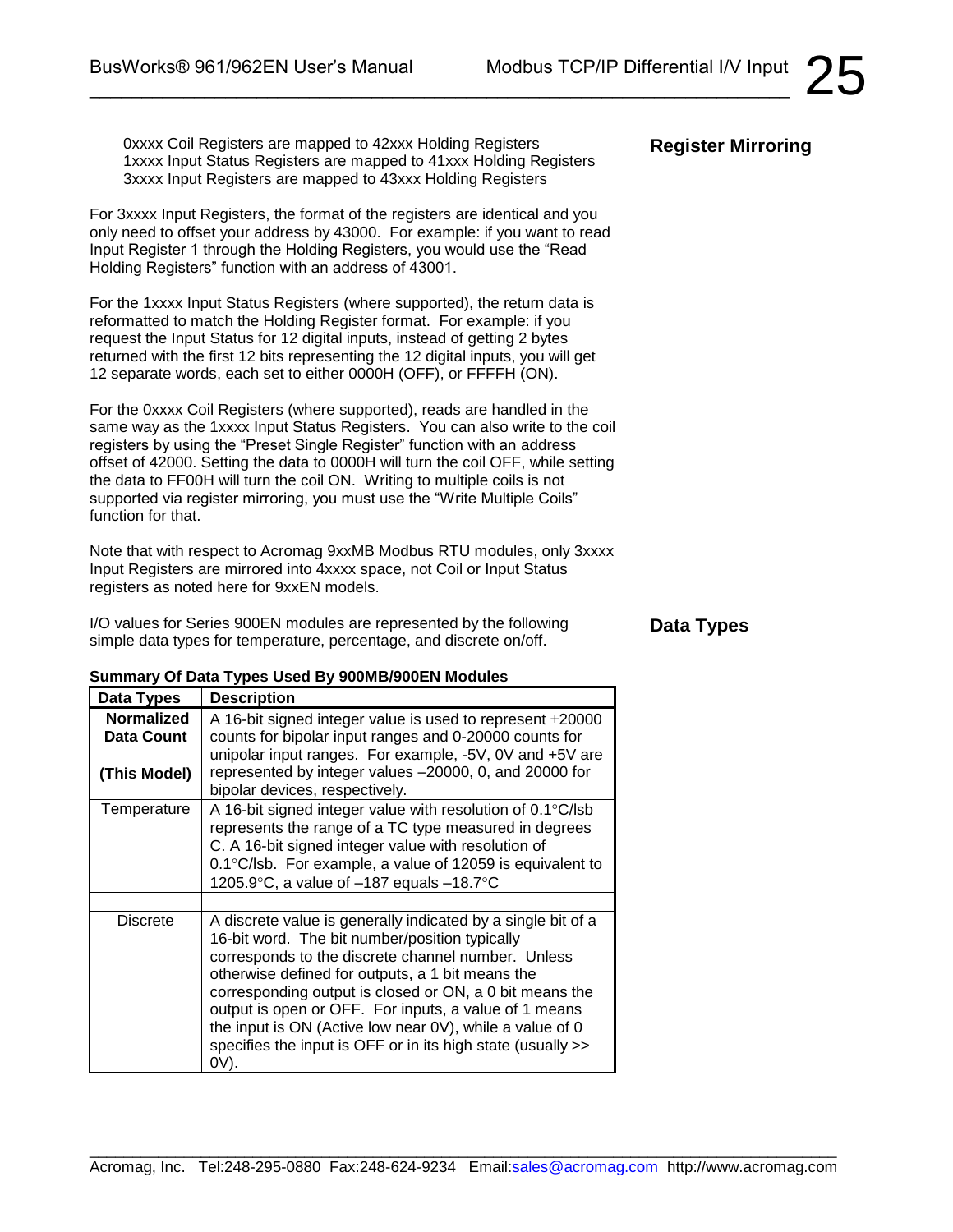#### **Model 961EN-4006 Model 962EN-4006**

The following table outlines the register map for the Model 961EN-4006 and 962EN-4006 network input modules. The Modbus functions operate on these registers using the data types noted above (except for the Reset Slave and Report Slave ID functions). Unless otherwise noted, Holding Register values are maintained in flash memory and are non-volatile.

| Ref   | Addr.                  | <b>Description</b>          | Data Type/Format                                                                                                   |                                                                                                                                                                                     |                                                                                                                                                         |
|-------|------------------------|-----------------------------|--------------------------------------------------------------------------------------------------------------------|-------------------------------------------------------------------------------------------------------------------------------------------------------------------------------------|---------------------------------------------------------------------------------------------------------------------------------------------------------|
|       | <b>Input Registers</b> | (3x References, Read-Only)  |                                                                                                                    |                                                                                                                                                                                     |                                                                                                                                                         |
| 30001 | 0000                   | Module<br><b>Status</b>     | Bit 15: 0 (Not Used)<br>$0 = Normal Operation$<br>$0 = Not Default Mode$                                           | Bit 14: Wink Mode Flag<br>1 = Wink Mode (Blinks Run LED for ID)<br>(See Wink Module Register)<br>Bit 13: Default Mode Flag<br>1 = Default Mode Indicator<br>Bits 12-0: 0 (Not Used) |                                                                                                                                                         |
| 30002 | 0001                   | Input Range<br>(CH 0, 1, 2) | Bits 15-4:<br><b>Bits</b><br>3,2,1,0:<br>0000<br>0001<br>0010<br>0011<br>0100<br>0101<br>0110<br>0111<br>1000-1111 | 0 (Not Used)<br>961EN<br>$0=0-20mA$<br>$1 = 4 - 20mA$<br>2=0-11.17mA<br>$3 = 0.1 \text{ mA}$<br>Reserved<br>Reserved<br>Reserved<br>Reserved<br>Reserved                            | 962EN<br>$0 = \pm 10V$<br>$1 = \pm 5V$<br>$2 = \pm 2.5V$<br>$3 = \pm 1.25V$<br>$4=+625mV$<br>$5 = \pm 313$ mV<br>$6 = \pm 156$ mV<br>$7 = \pm 78$ m $V$ |
| 30003 | 0002                   | Input Range<br>(CH 3,4,5)   |                                                                                                                    | Format is same as Above.                                                                                                                                                            |                                                                                                                                                         |
| 30004 | 0003                   | <b>CH00 Status</b>          | Bits 15-2:<br>Bits 1,0:<br>00<br>01<br>10<br>11                                                                    | 0 (Not Used)<br><b>Input Signal Status</b><br>In Range<br>Over-Range<br>Under-Range<br>Not Used                                                                                     |                                                                                                                                                         |
| 30005 | 0004                   | CH01 Status                 | Bits 15-2:<br>Bits 1,0:<br>00<br>01<br>10<br>11                                                                    | 0 (Not Used)<br><b>Input Signal Status</b><br>In Range<br>Over-Range<br>Under-Range<br>Not Used                                                                                     |                                                                                                                                                         |
| 30006 | 0005                   | CH02 Status                 | Bits 15-2:<br>Bits 1,0:<br>00<br>01<br>10<br>11                                                                    | 0 (Not Used)<br><b>Input Signal Status</b><br>In Range<br>Over-Range<br>Under-Range<br>Not Used                                                                                     |                                                                                                                                                         |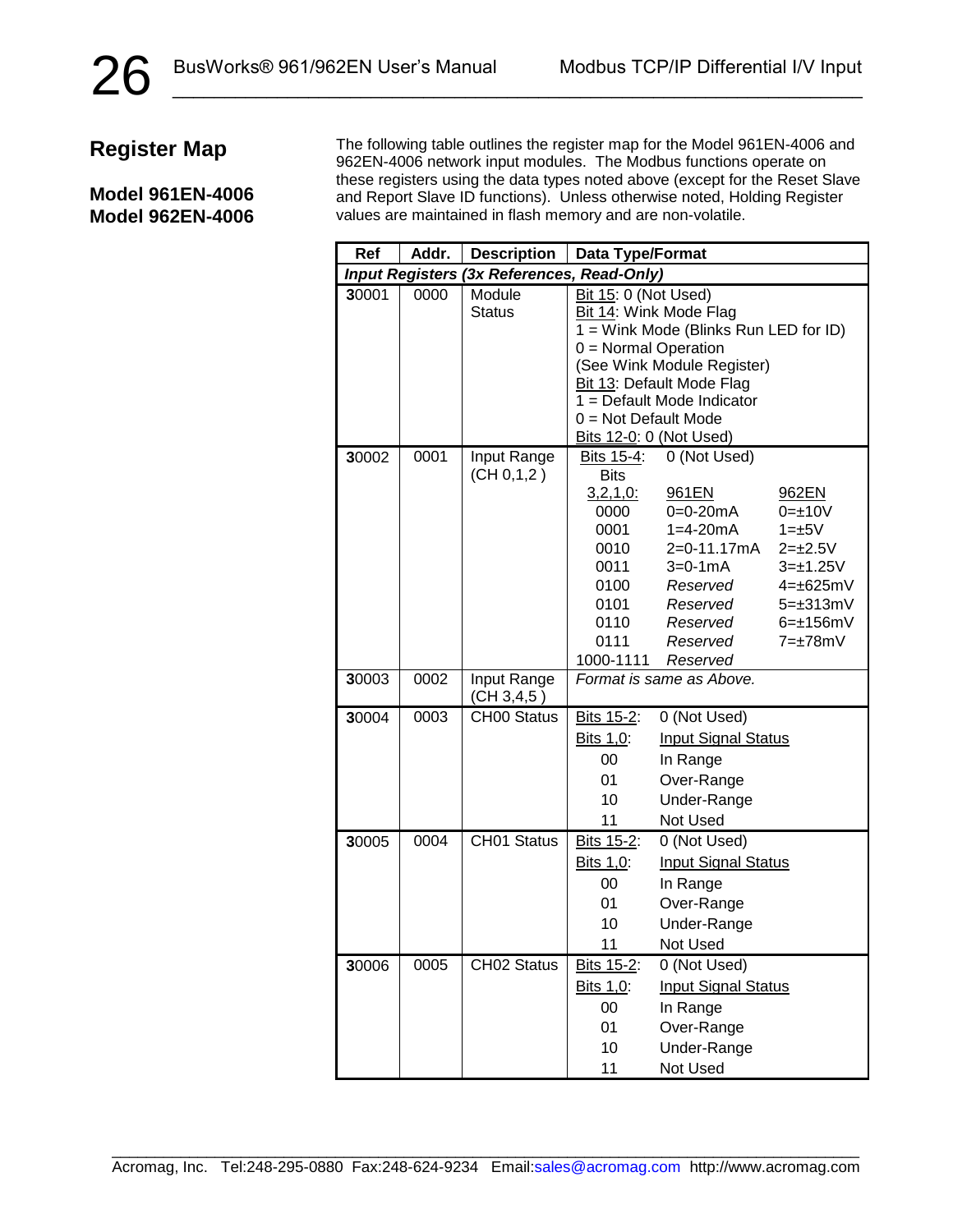| Ref   | Addr. | <b>Description</b>                                   | Data Type/Format        |                            |                    |
|-------|-------|------------------------------------------------------|-------------------------|----------------------------|--------------------|
|       |       | Input Registers (3x References, Read-Only)           |                         |                            |                    |
| 30007 | 0006  | CH03 Status                                          | Bits 15-2:              | 0 (Not Used)               |                    |
|       |       |                                                      | Bits 1,0:               | <b>Input Signal Status</b> |                    |
|       |       |                                                      | 00                      | In Range                   |                    |
|       |       |                                                      | 01                      | Over-Range                 |                    |
|       |       |                                                      | 10                      | Under-Range                |                    |
|       |       |                                                      | 11                      | Not Used                   |                    |
| 30008 | 0007  | <b>CH04 Status</b>                                   | Bits 15-2:              | 0 (Not Used)               |                    |
|       |       |                                                      | Bits 1,0:               | <b>Input Signal Status</b> |                    |
|       |       |                                                      | 00                      | In Range                   |                    |
|       |       |                                                      | 01                      | Over-Range                 |                    |
|       |       |                                                      | 10                      | Under-Range                |                    |
|       |       |                                                      | 11                      | Not Used                   |                    |
| 30009 | 0008  | <b>CH05 Status</b>                                   | Bits 15-2:              | 0 (Not Used)               |                    |
|       |       |                                                      | Bits 1,0:               | <b>Input Signal Status</b> |                    |
|       |       |                                                      | 00                      | In Range                   |                    |
|       |       |                                                      | 01                      | Over-Range                 |                    |
|       |       |                                                      | 10                      | Under-Range                |                    |
|       |       |                                                      | 11                      | Not Used                   |                    |
| 30010 | 0009  | CH00 Value                                           | Count                   |                            |                    |
| 30011 | 000A  | CH01 Value                                           | Count                   |                            |                    |
| 30012 | 000B  | CH02 Value                                           | Count                   |                            |                    |
| 30013 | 000C  | CH03 Value                                           | Count                   |                            |                    |
| 30014 | 000D  | CH04 Value                                           | Count                   |                            |                    |
| 30015 | 000E  | CH05 Value                                           | Count                   |                            |                    |
| 30016 | 000F  | CH00 Count                                           | Raw A/D Count Value     |                            |                    |
| 30017 | 0010  | CH01 Count                                           | Raw A/D Count Value     |                            |                    |
| 30018 | 0011  | CH02 Count                                           | Raw A/D Count Value     |                            |                    |
| 30019 | 0012  | CH03 Count                                           | Raw A/D Count Value     |                            |                    |
| 30020 | 0013  | CH04 Count                                           | Raw A/D Count Value     |                            |                    |
| 30021 | 0014  | CH05 Count                                           | Raw A/D Count Value     |                            |                    |
|       |       | <b>Holding Registers (4x References, Read/Write)</b> |                         |                            |                    |
| 40001 | 0000  | Input Range                                          | Bits 15-4:              | 0 (Not Used)               |                    |
|       |       | (CH 0, 1, 2)                                         | <b>Bits</b>             | 961EN                      | 962EN              |
|       |       |                                                      | <u>3,2,1,0:</u><br>0000 | $0=0-20mA$                 | $0 = \pm 10V$      |
|       |       |                                                      | 0001                    | $1 = 4 - 20mA$             | $1 = \pm 5V$       |
|       |       |                                                      | 0010                    | 2=0-11.17mA                | $2 = \pm 2.5V$     |
|       |       |                                                      | 0011                    | $3 = 0 - 1$ mA             | $3 = \pm 1.25V$    |
|       |       |                                                      | 0100                    | Reserved                   | $4=+625mV$         |
|       |       |                                                      | 0101                    | Reserved                   | $5 = \pm 313$ mV   |
|       |       |                                                      | 0110                    | Reserved                   | $6 = \pm 156$ mV   |
|       |       |                                                      | 0111                    | Reserved                   | $7 = \pm 78$ m $V$ |
|       |       |                                                      | 1000-1111               | Reserved                   |                    |
| 40002 | 0001  | Input Range<br>(CH 3, 4, 5)                          |                         | Format is same as Above.   |                    |

**Model 961EN-4006 Model 962EN-4006**

*Note: Changes to Holding Registers take effect immediately.*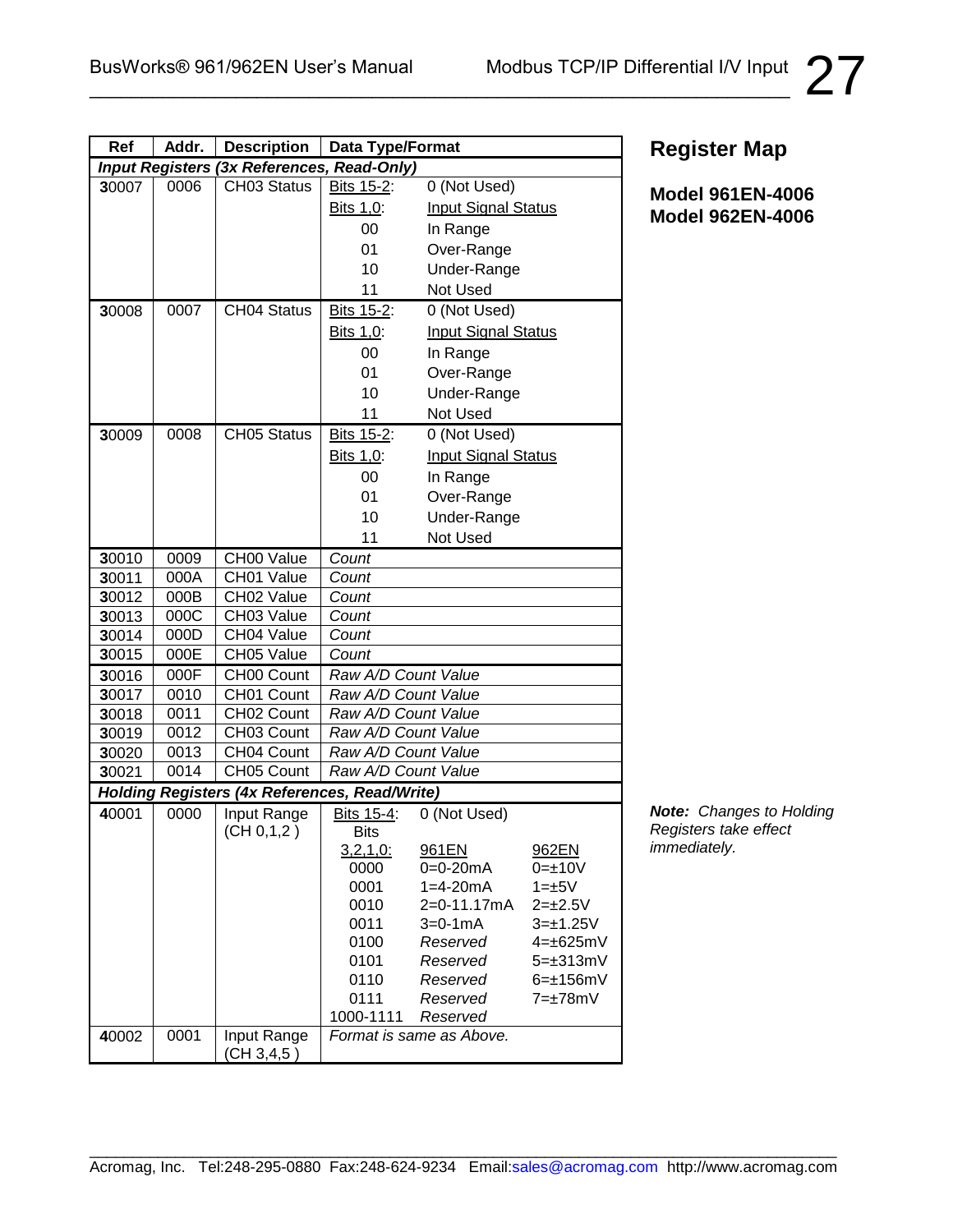28

### **Model 961EN-4006 Model 962EN-4006**

*Note: Changes to Holding Registers take effect immediately.*

| Ref                                                  | Addr. | <b>Description</b>                                 | Data Type/Format                                                                                                                                                                                                                             |
|------------------------------------------------------|-------|----------------------------------------------------|----------------------------------------------------------------------------------------------------------------------------------------------------------------------------------------------------------------------------------------------|
| <b>Holding Registers (4x References, Read/Write)</b> |       |                                                    |                                                                                                                                                                                                                                              |
| 40003                                                | 0002  | Reserved                                           | Do Not Use                                                                                                                                                                                                                                   |
| 40004                                                | 0003  | Reserved                                           | Do Not Use                                                                                                                                                                                                                                   |
| 40005                                                | 0004  | Reserved                                           | Do Not Use                                                                                                                                                                                                                                   |
| 40006                                                | 0005  | Reserved                                           | Do Not Use                                                                                                                                                                                                                                   |
| 40007                                                | 0006  | Reserved                                           | Do Not Use                                                                                                                                                                                                                                   |
| 40008                                                | 0007  | Port 0<br>Scaling Low                              | Reserved For Factory Use - Do Not Use                                                                                                                                                                                                        |
| 40009                                                | 0008  | Reserved                                           | Do Not Use                                                                                                                                                                                                                                   |
| 40010                                                | 0009  | Port 0<br><b>Scaling High</b>                      | Reserved For Factory Use - Do Not Use                                                                                                                                                                                                        |
| 40011                                                | 000A  | Reserved                                           | Do Not Use                                                                                                                                                                                                                                   |
| 40012                                                | 000B  | Port 1<br><b>Scaling Low</b>                       | Reserved For Factory Use - Do Not Use                                                                                                                                                                                                        |
| 40013                                                | 000C  | Reserved                                           | Do Not Use                                                                                                                                                                                                                                   |
| 40014                                                | 000D  | Port 1<br><b>Scaling High</b>                      | Reserved For Factory Use - Do Not Use                                                                                                                                                                                                        |
| 40015                                                | 000E  | Reserved                                           | Do Not Use                                                                                                                                                                                                                                   |
| 40016                                                | 000F  | Reserved                                           | Do Not Use                                                                                                                                                                                                                                   |
| 40017                                                | 0010  | Reserved                                           | Do Not Use                                                                                                                                                                                                                                   |
| 40018                                                | 0011  | Reserved                                           | Do Not Use                                                                                                                                                                                                                                   |
| 40019                                                | 0012  | Reserved                                           | Do Not Use                                                                                                                                                                                                                                   |
| 40020                                                | 0013  | Reserved                                           | Do Not Use                                                                                                                                                                                                                                   |
| 40021                                                | 0014  | Calibration<br>Access<br>And                       | Writing 24106 (5E2AH) here immediately<br>removes write protection from the<br>calibration registers that follow. All other<br>values apply write protection to the<br>calibration registers (except 21845,<br>44718, and 43981--See Below). |
|                                                      |       | Wink Mode<br>Toggle<br>And                         | Writing 21845 (5555H) to this register will<br>cause the module to "Wink" its Run LED.<br>Writing this value a second time will stop<br>"Wink" (Toggles Wink ON/OFF).                                                                        |
|                                                      |       | Restore<br>Factory<br>Calibration<br>And           | Writing 44718 (AEAEH) will cause the<br>module to restore its factory calibration.<br>This can only be done after "Save<br>Factory Calibration" has been done at the<br>factory.                                                             |
|                                                      |       | <b>Factory</b><br><b>Use Only</b><br>This register | Writing 43981 (ABCDH) is reserved for<br>factory use. This should not be<br>performed by anyone else or<br>operation will be degraded.                                                                                                       |
|                                                      |       | is not<br>maintained<br>in flash.                  | This register always reads back 0.<br>After a reset, this register is set back to 0<br>(write protection enabled and no wink).                                                                                                               |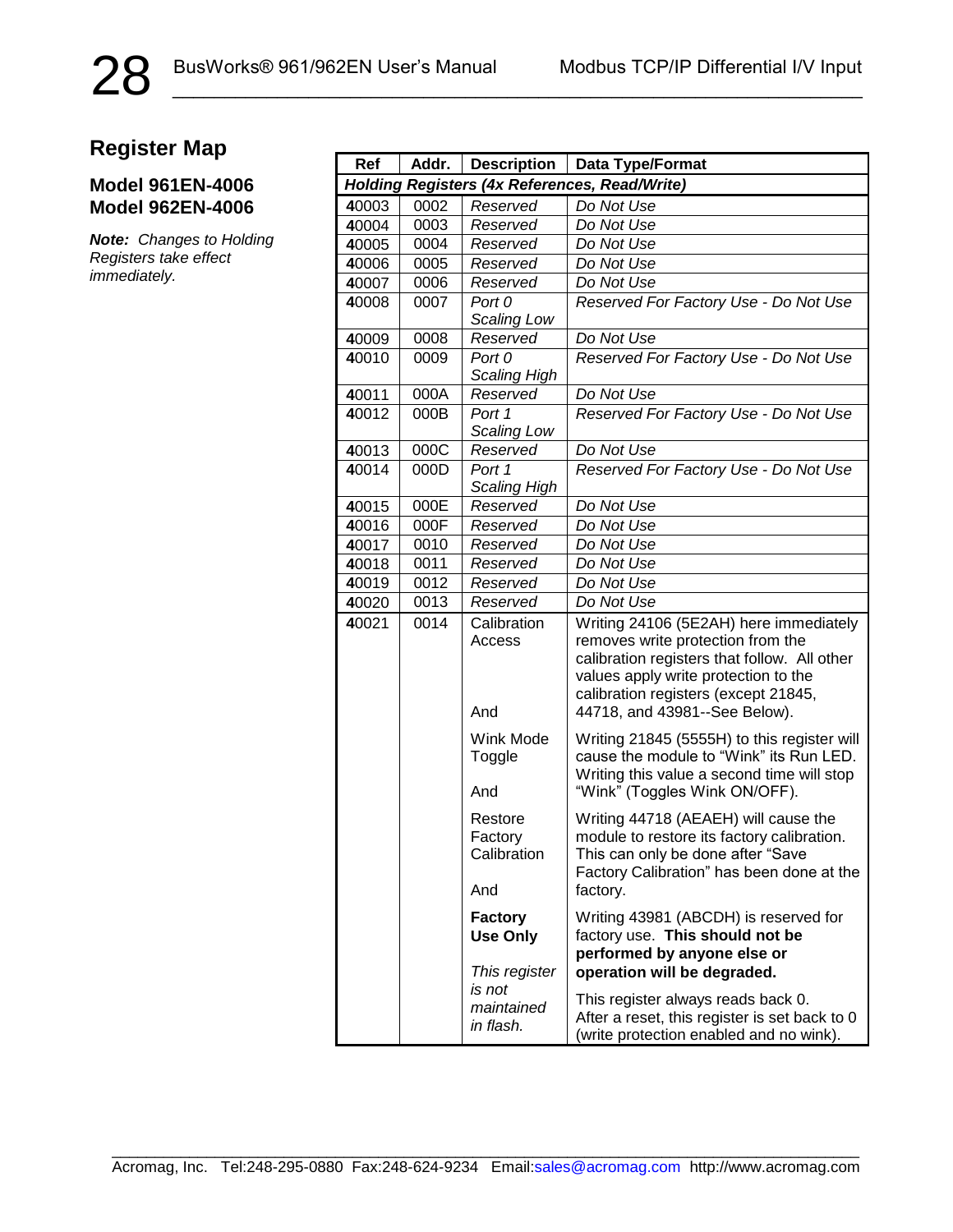| Ref                                                  | Addr. | <b>Description</b>     | <b>Data Type/Format</b>                |
|------------------------------------------------------|-------|------------------------|----------------------------------------|
| <b>Holding Registers (4x References, Read/Write)</b> |       |                        |                                        |
| 40022                                                | 0015  | CHO Cal Hi             | Raw A/D Count Value.                   |
|                                                      |       | Range 0                | 0-20mA (961EN) or ±10V (962EN)         |
| 40023                                                | 0016  | CHO Cal Lo             | Raw A/D Count Value.                   |
|                                                      |       | Range 0                | 0-20mA (961EN) or ±10V (962EN)         |
| 40024                                                | 0017  | CHO Cal Hi             | Raw A/D Count Value.                   |
|                                                      |       | Range 1                | 4-20mA (961EN) or ±5V (962EN)          |
| 40025                                                | 0018  | CHO Cal Lo             | Raw A/D Count Value.                   |
|                                                      |       | Range 1                | 4-20mA (961EN) or ±5V (962EN)          |
| 40026                                                | 0019  | CHO Cal Hi             | Raw A/D Count Value.                   |
|                                                      |       | Range 2                | 0-11.17mA (961EN) or ±2.5V (962EN)     |
| 40027                                                | 001A  | CHO Cal Lo             | Raw A/D Count Value.                   |
|                                                      |       | Range 2                | 0-11.17mA (961EN) or ±2.5V (962EN)     |
| 40028                                                | 001B  | CHO Cal Hi             | Raw A/D Count Value.                   |
|                                                      |       | Range 3                | 0-1mA (961EN) or ±1.25V (962EN)        |
| 40029                                                | 001C  | CHO Cal Lo             | Raw A/D Count Value.                   |
|                                                      |       | Range 3                | 0-1mA (961EN) or ±1.25V (962EN)        |
| 40030                                                | 001D  | CHO Cal Hi             | Raw A/D Count Value.                   |
|                                                      |       | Range 4                | ±625mV (962EN)                         |
| 40031                                                | 001E  | CHO Cal Lo             | Raw A/D Count Value.                   |
|                                                      |       | Range 4                | ±625mV (962EN)                         |
| 40032                                                | 001F  | CHO Cal Hi             | Raw A/D Count Value.                   |
|                                                      |       | Range 5                | ±313mV (962EN)                         |
| 40033                                                | 0020  | CHO Cal Lo             | Raw A/D Count Value.                   |
|                                                      | 0021  | Range 5<br>CHO Cal Hi  | ±313mV (962EN)                         |
| 40034                                                |       | Range 6                | Raw A/D Count Value.<br>±156mV (962EN) |
| 40035                                                | 0022  | CHO Cal Lo             | Raw A/D Count Value.                   |
|                                                      |       | Range 6                | ±156mV (962EN)                         |
| 40036                                                | 0023  | CHO Cal Hi             | Raw A/D Count Value.                   |
|                                                      |       | Range 7                | ±78mV (962EN)                          |
| 40037                                                | 0024  | CHO Cal Lo             | Raw A/D Count Value.                   |
|                                                      |       | Range 7                | ±78mV (962EN)                          |
| 40038                                                | 0025  | CH <sub>1</sub> Cal Hi | Raw A/D Count Value.                   |
|                                                      |       | Range 0                | 0-20mA (961EN) or ±10V (962EN)         |
| 40039                                                | 0026  | CH <sub>1</sub> Cal Lo | Raw A/D Count Value.                   |
|                                                      |       | Range 0                | 0-20mA (961EN) or ±10V (962EN)         |
| 40040                                                | 0027  | CH <sub>1</sub> Cal Hi | Raw A/D Count Value.                   |
|                                                      |       | Range 1                | 4-20mA (961EN) or ±5V (962EN)          |
| 40041                                                | 0028  | CH <sub>1</sub> Cal Lo | Raw A/D Count Value.                   |
|                                                      |       | Range 1                | 4-20mA (961EN) or ±5V (962EN)          |
| 40042                                                | 0029  | CH <sub>1</sub> Cal Hi | Raw A/D Count Value.                   |
|                                                      |       | Range 2                | 0-11.17mA (961EN) or ±2.5V (962EN)     |
| 40043                                                | 002A  | CH <sub>1</sub> Cal Lo | Raw A/D Count Value.                   |
|                                                      |       | Range 2                | 0-11.17mA (961EN) or ±2.5V (962EN)     |
| 40044                                                | 002B  | CH <sub>1</sub> Cal Hi | Raw A/D Count Value.                   |
|                                                      |       | Range 3                | 0-1mA (961EN) or ±1.25V (962EN)        |
| 40045                                                | 002C  | CH <sub>1</sub> Cal Lo | Raw A/D Count Value.                   |
|                                                      |       | Range 3                | 0-1mA (961EN) or ±1.25V (962EN)        |
| 40046                                                | 002D  | CH <sub>1</sub> Cal Hi | Raw A/D Count Value.                   |
|                                                      |       | Range 4                | ±625mV (962EN)                         |

\_\_\_\_\_\_\_\_\_\_\_\_\_\_\_\_\_\_\_\_\_\_\_\_\_\_\_\_\_\_\_\_\_\_\_\_\_\_\_\_\_\_\_\_\_\_\_\_\_\_\_\_\_\_\_\_\_\_\_\_\_\_\_\_\_\_\_

# **Register Map**

### **Model 961EN-4006 Model 962EN-4006**

*Shaded 4xxxx register entries are Read Only*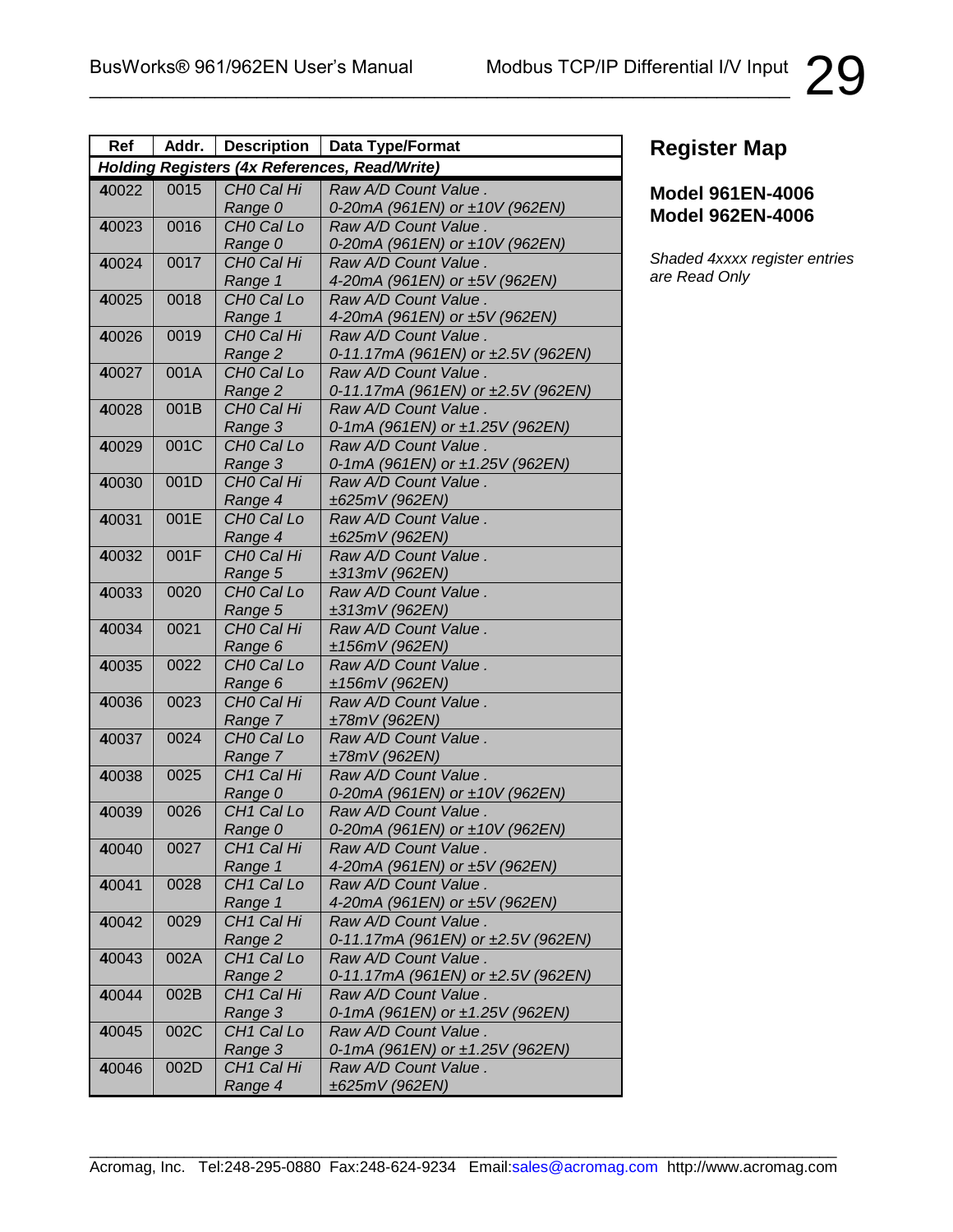30

#### **Model 961EN-4006 Model 962EN-4006**

*Shaded 4xxxx register entries are Read-Only.*

| Ref                                                  | Addr. | <b>Description</b>                | Data Type/Format                       |
|------------------------------------------------------|-------|-----------------------------------|----------------------------------------|
| <b>Holding Registers (4x References, Read/Write)</b> |       |                                   |                                        |
| 40047                                                | 002E  | CH <sub>1</sub> Cal Lo            | Raw A/D Count Value.                   |
|                                                      |       | Range 4                           | ±625mV (962EN)                         |
| 40048                                                | 002F  | CH <sub>1</sub> Cal Hi            | Raw A/D Count Value.                   |
|                                                      |       | Range 5                           | ±313mV (962EN)                         |
| 40049                                                | 0030  | CH <sub>1</sub> Cal Lo            | Raw A/D Count Value.                   |
|                                                      |       | Range 5                           | ±313mV (962EN)                         |
| 40050                                                | 0031  | CH <sub>1</sub> Cal Hi            | Raw A/D Count Value.                   |
|                                                      |       | Range 6                           | ±156mV (962EN)                         |
| 40051                                                | 0032  | CH <sub>1</sub> Cal Lo            | Raw A/D Count Value.                   |
|                                                      |       | Range 6                           | ±156mV (962EN)                         |
| 40052                                                | 0033  | CH <sub>1</sub> Cal Hi            | Raw A/D Count Value.                   |
|                                                      |       | Range 7                           | ±78mV (962EN)                          |
| 40053                                                | 0034  | CH <sub>1</sub> Cal Lo            | Raw A/D Count Value.                   |
| 40054                                                | 0035  | Range 7<br>CH <sub>2</sub> Cal Hi | ±78mV (962EN)<br>Raw A/D Count Value.  |
|                                                      |       | Range 0                           | 0-20mA (961EN) or ±10V (962EN)         |
| 40055                                                | 0036  | CH <sub>2</sub> Cal Lo            | Raw A/D Count Value.                   |
|                                                      |       | Range 0                           | 0-20mA (961EN) or ±10V (962EN)         |
| 40056                                                | 0037  | CH <sub>2</sub> Cal Hi            | Raw A/D Count Value.                   |
|                                                      |       | Range 1                           | 4-20mA (961EN) or ±5V (962EN)          |
| 40057                                                | 0038  | CH <sub>2</sub> Cal Lo            | Raw A/D Count Value.                   |
|                                                      |       | Range 1                           | 4-20mA (961EN) or ±5V (962EN)          |
| 40058                                                | 0039  | CH <sub>2</sub> Cal Hi            | Raw A/D Count Value.                   |
|                                                      |       | Range 2                           | 0-11.17mA (961EN) or ±2.5V (962EN)     |
| 40059                                                | 003A  | CH <sub>2</sub> Cal Lo            | Raw A/D Count Value.                   |
|                                                      |       | Range 2                           | 0-11.17mA (961EN) or ±2.5V (962EN)     |
| 40060                                                | 003B  | CH <sub>2</sub> Cal Hi            | Raw A/D Count Value.                   |
|                                                      |       | Range 3                           | 0-1mA (961EN) or ±1.25V (962EN)        |
| 40061                                                | 003C  | CH <sub>2</sub> Cal Lo            | Raw A/D Count Value.                   |
|                                                      |       | Range 3                           | 0-1mA (961EN) or ±1.25V (962EN)        |
| 40062                                                | 003D  | CH <sub>2</sub> Cal Hi            | Raw A/D Count Value.                   |
|                                                      |       | Range 4                           | ±625mV (962EN)                         |
| 40063                                                | 003E  | CH <sub>2</sub> Cal Lo            | Raw A/D Count Value.                   |
|                                                      |       | Range 4                           | ±625mV (962EN)                         |
| 40064                                                | 003F  | CH <sub>2</sub> Cal Hi            | Raw A/D Count Value.                   |
|                                                      |       | Range 5                           | ±313mV (962EN)                         |
| 40065                                                | 0040  | CH <sub>2</sub> Cal Lo<br>Range 5 | Raw A/D Count Value.                   |
| 40066                                                | 0041  | CH <sub>2</sub> Cal Hi            | ±313mV (962EN)<br>Raw A/D Count Value. |
|                                                      |       | Range 6                           | ±156mV (962EN)                         |
| 40067                                                | 0042  | CH <sub>2</sub> Cal Lo            | Raw A/D Count Value.                   |
|                                                      |       | Range 6                           | ±156mV (962EN)                         |
| 40068                                                | 0043  | CH <sub>2</sub> Cal Hi            | Raw A/D Count Value.                   |
|                                                      |       | Range 7                           | ±78mV (962EN)                          |
| 40069                                                | 0044  | CH <sub>2</sub> Cal Lo            | Raw A/D Count Value.                   |
|                                                      |       | Range 7                           | ±78mV (962EN)                          |
| 40070                                                | 0045  | CH <sub>3</sub> Cal Hi            | Raw A/D Count Value.                   |
|                                                      |       | Range 0                           | 0-20mA (961EN) or ±10V (962EN)         |
| 40071                                                | 0046  | CH <sub>3</sub> Cal Lo            | Raw A/D Count Value.                   |
|                                                      |       | Range 0                           | 0-20mA (961EN) or ±10V (962EN)         |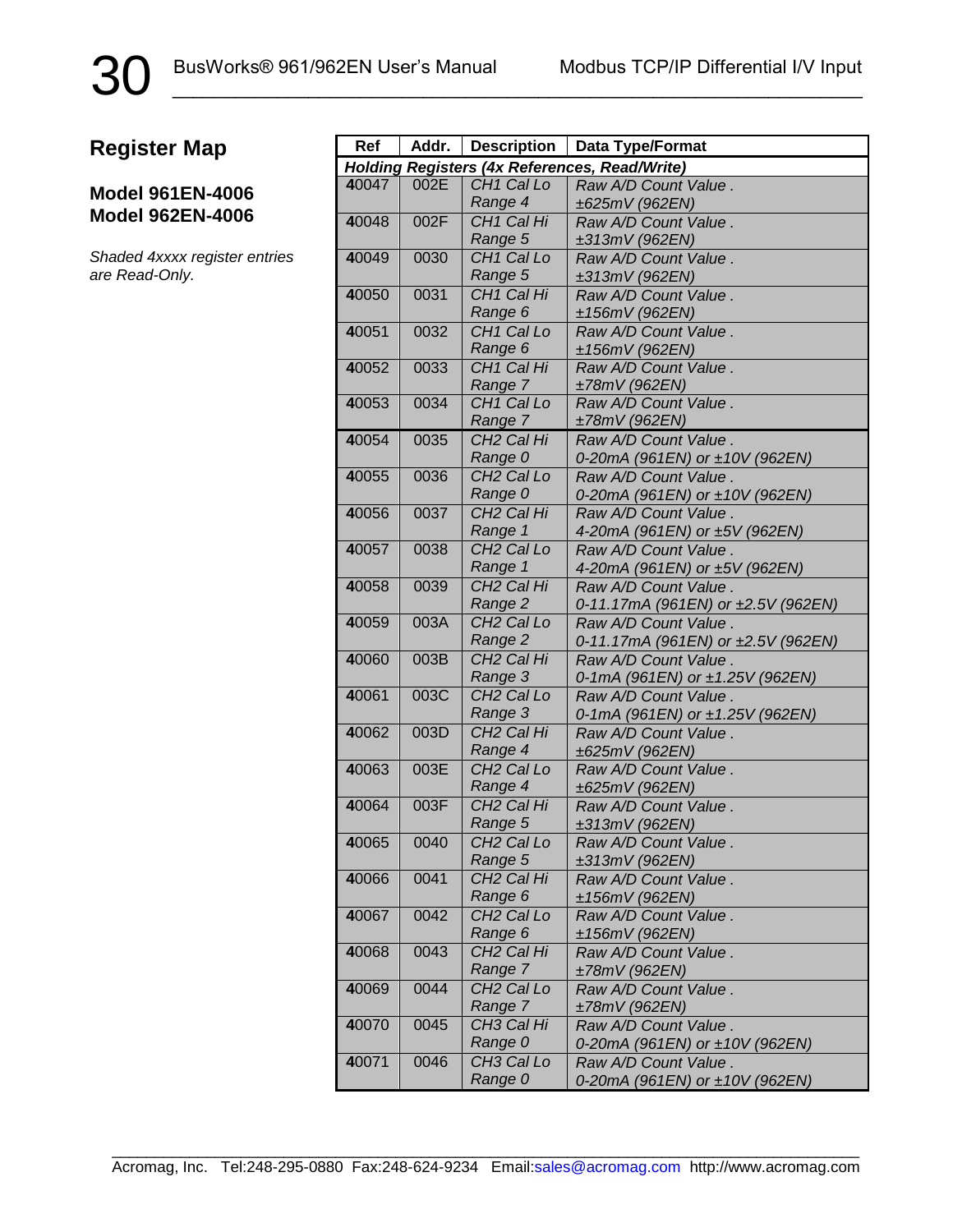| Ref                                                  | Addr. | <b>Description</b>     | Data Type/Format                   |
|------------------------------------------------------|-------|------------------------|------------------------------------|
| <b>Holding Registers (4x References, Read/Write)</b> |       |                        |                                    |
| 40072                                                | 0047  | CH <sub>3</sub> Cal Hi | Raw A/D Count Value.               |
|                                                      |       | Range 1                | 4-20mA (961EN) or ±5V (962EN)      |
| 40073                                                | 0048  | CH <sub>3</sub> Cal Lo | Raw A/D Count Value.               |
|                                                      |       | Range 1                | 4-20mA (961EN) or ±5V (962EN)      |
| 40074                                                | 0049  | CH <sub>3</sub> Cal Hi | Raw A/D Count Value.               |
|                                                      |       | Range 2                | 0-11.17mA (961EN) or ±2.5V (962EN) |
| 40075                                                | 004A  | CH <sub>3</sub> Cal Lo | Raw A/D Count Value.               |
|                                                      |       | Range 2                | 0-11.17mA (961EN) or ±2.5V (962EN) |
| 40076                                                | 004B  | CH <sub>3</sub> Cal Hi | Raw A/D Count Value.               |
|                                                      |       | Range 3                | 0-1mA (961EN) or ±1.25V (962EN)    |
| 40077                                                | 004C  | CH <sub>3</sub> Cal Lo | Raw A/D Count Value.               |
|                                                      |       | Range 3                | 0-1mA (961EN) or ±1.25V (962EN)    |
| 40078                                                | 004D  | CH <sub>3</sub> Cal Hi | Raw A/D Count Value.               |
|                                                      |       | Range 4                | ±625mV (962EN)                     |
| 40079                                                | 004E  | CH <sub>3</sub> Cal Lo | Raw A/D Count Value.               |
|                                                      |       | Range 4                | ±625mV (962EN)                     |
| 40080                                                | 004F  | CH <sub>3</sub> Cal Hi | Raw A/D Count Value.               |
|                                                      |       | Range 5                | ±313mV (962EN)                     |
| 40081                                                | 0050  | CH <sub>3</sub> Cal Lo | Raw A/D Count Value.               |
|                                                      |       | Range 5                | ±313mV (962EN)                     |
| 40082                                                | 0051  | CH <sub>3</sub> Cal Hi | Raw A/D Count Value.               |
|                                                      |       | Range 6                | ±156mV (962EN)                     |
| 40083                                                | 0052  | CH <sub>3</sub> Cal Lo | Raw A/D Count Value.               |
|                                                      |       | Range 6                | ±156mV (962EN)                     |
| 40084                                                | 0053  | CH <sub>3</sub> Cal Hi | Raw A/D Count Value.               |
|                                                      |       | Range 7                | ±78mV (962EN)                      |
| 40085                                                | 0054  | CH <sub>3</sub> Cal Lo | Raw A/D Count Value.               |
|                                                      |       | Range 7                | ±78mV (962EN)                      |
| 40086                                                | 0055  | CH4 Cal Hi             | Raw A/D Count Value.               |
|                                                      |       | Range 0                | 0-20mA (961EN) or ±10V (962EN)     |
| 40087                                                | 0056  | CH4 Cal Lo             | Raw A/D Count Value.               |
|                                                      |       | Range 0                | 0-20mA (961EN) or ±10V (962EN)     |
| 40088                                                | 0057  | CH4 Cal Hi             | Raw A/D Count Value.               |
|                                                      |       | Range 1                | 4-20mA (961EN) or ±5V (962EN)      |
| 40089                                                | 0058  | CH4 Cal Lo             | Raw A/D Count Value.               |
|                                                      |       | Range 1                | 4-20mA (961EN) or ±5V (962EN)      |
| 40090                                                | 0059  | CH4 Cal Hi             | Raw A/D Count Value.               |
|                                                      |       | Range 2                | 0-11.17mA (961EN) or ±2.5V (962EN) |
| 40091                                                | 005A  | CH4 Cal Lo             | Raw A/D Count Value.               |
|                                                      |       | Range 2                | 0-11.17mA (961EN) or ±2.5V (962EN) |
| 40092                                                | 005B  | CH4 Cal Hi             | Raw A/D Count Value.               |
|                                                      |       | Range 3                | 0-1mA (961EN) or ±1.25V (962EN)    |
| 40093                                                | 005C  | CH4 Cal Lo             | Raw A/D Count Value.               |
|                                                      |       | Range 3                | 0-1mA (961EN) or ±1.25V (962EN)    |
| 40094                                                | 005D  | CH4 Cal Hi             | Raw A/D Count Value.               |
|                                                      |       | Range 4                | ±625mV (962EN)                     |
| 40095                                                | 005E  | CH4 Cal Lo             | Raw A/D Count Value.               |
|                                                      |       | Range 4                | ±625mV (962EN)                     |

### **Model 961EN-4006 Model 962EN-4006**

*Shaded 4xxxx register entries are Read-Only.*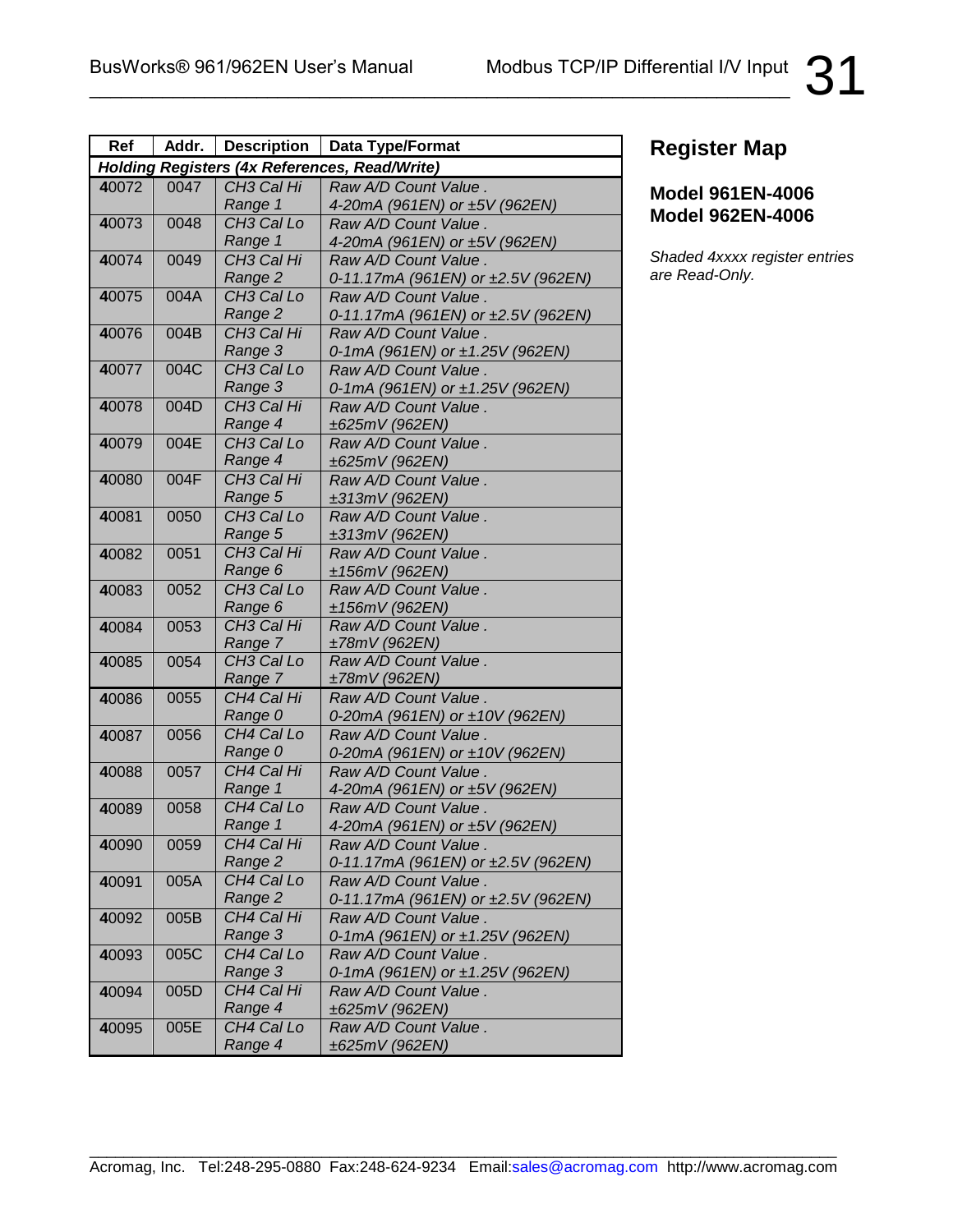32

#### **Model 961EN-4006 Model 962EN-4006**

*Shaded 4xxxx register entries are Read-Only.*

| Ref                                           | Addr. | <b>Description</b>                | Data Type/Format                                      |
|-----------------------------------------------|-------|-----------------------------------|-------------------------------------------------------|
| Holding Registers (4x References, Read/Write) |       |                                   |                                                       |
| 40096                                         | 005F  | CH4 Cal Hi                        | Raw A/D Count Value.                                  |
|                                               |       | Range 5                           | ±313mV (962EN)                                        |
| 40097                                         | 0060  | CH4 Cal Lo                        | Raw A/D Count Value.                                  |
|                                               |       | Range 5                           | ±313mV (962EN)                                        |
| 40098                                         | 0061  | CH4 Cal Hi                        | Raw A/D Count Value.                                  |
|                                               |       | Range 6                           | ±156mV (962EN)                                        |
| 40099                                         | 0062  | CH4 Cal Lo                        | Raw A/D Count Value.                                  |
|                                               |       | Range 6                           | ±156mV (962EN)                                        |
| 40100                                         | 0063  | CH4 Cal Hi                        | Raw A/D Count Value.                                  |
|                                               |       | Range 7                           | ±78mV (962EN)                                         |
| 40101                                         | 0064  | CH4 Cal Lo                        | Raw A/D Count Value.                                  |
|                                               |       | Range 7                           | ±78mV (962EN)                                         |
| 40102                                         | 0065  | CH5 Cal Hi                        | Raw A/D Count Value.                                  |
|                                               |       | Range 0                           | 0-20mA (961EN) or ±10V (962EN)                        |
| 40103                                         | 0066  | CH5 Cal Lo                        | Raw A/D Count Value.                                  |
|                                               |       | Range 0                           | 0-20mA (961EN) or ±10V (962EN)                        |
| 40104                                         | 0067  | CH5 Cal Hi                        | Raw A/D Count Value.                                  |
|                                               |       | Range 1                           | 4-20mA (961EN) or ±5V (962EN)                         |
| 40105                                         | 0068  | CH <sub>5</sub> Cal Lo            | Raw A/D Count Value.                                  |
|                                               | 0069  | Range 1<br>CH <sub>5</sub> Cal Hi | 4-20mA (961EN) or ±5V (962EN)<br>Raw A/D Count Value. |
| 40106                                         |       | Range 2                           | 0-11.17mA (961EN) or ±2.5V (962EN)                    |
| 40107                                         | 006A  | CH <sub>5</sub> Cal Lo            | Raw A/D Count Value .                                 |
|                                               |       | Range 2                           | 0-11.17mA (961EN) or ±2.5V (962EN)                    |
| 40108                                         | 006B  | CH5 Cal Hi                        | Raw A/D Count Value.                                  |
|                                               |       | Range 3                           | 0-1mA (961EN) or ±1.25V (962EN)                       |
| 40109                                         | 006C  | CH <sub>5</sub> Cal Lo            | Raw A/D Count Value.                                  |
|                                               |       | Range 3                           | 0-1mA (961EN) or ±1.25V (962EN)                       |
| 40110                                         | 006D  | CH5 Cal Hi                        | Raw A/D Count Value.                                  |
|                                               |       | Range 4                           | ±625mV (962EN)                                        |
| 40111                                         | 006E  | CH5 Cal Lo                        | Raw A/D Count Value.                                  |
|                                               |       | Range 4                           | ±625mV (962EN)                                        |
| 40112                                         | 006F  | CH5 Cal Hi                        | Raw A/D Count Value.                                  |
|                                               |       | Range 5                           | ±313mV (962EN)                                        |
| 40113                                         | 0070  | CH5 Cal Lo                        | Raw A/D Count Value.                                  |
|                                               |       | Range 5                           | ±313mV (962EN)                                        |
| 40114                                         | 0071  | CH5 Cal Hi                        | Raw A/D Count Value.                                  |
|                                               |       | Range 6                           | ±156mV (962EN)                                        |
| 40115                                         | 0072  | CH5 Cal Lo                        | Raw A/D Count Value.                                  |
|                                               |       | Range 6                           | ±156mV (962EN)                                        |
| 40116                                         | 0073  | CH5 Cal Hi<br>Range 7             | Raw A/D Count Value.<br>±78mV (962EN)                 |
| 40117                                         | 0074  | CH5 Cal Lo                        | Raw A/D Count Value.                                  |
|                                               |       | Range 7                           | ±78mV (962EN)                                         |
| 40118                                         | 0075  | Ideal                             | Ideal A/D Count Value.                                |
|                                               |       | Range 0 Hi                        | 0-20mA (961EN) or ±10V (962EN)                        |
| 40119                                         | 0076  | Ideal                             | Ideal A/D Count Value.                                |
|                                               |       | Range 0 Lo                        | 0-20mA (961EN) or ±10V (962EN)                        |
| 40120                                         | 0077  | Ideal                             | Ideal A/D Count Value.                                |
|                                               |       | Range 1 Hi                        | 4-20mA (961EN) or ±5V (962EN)                         |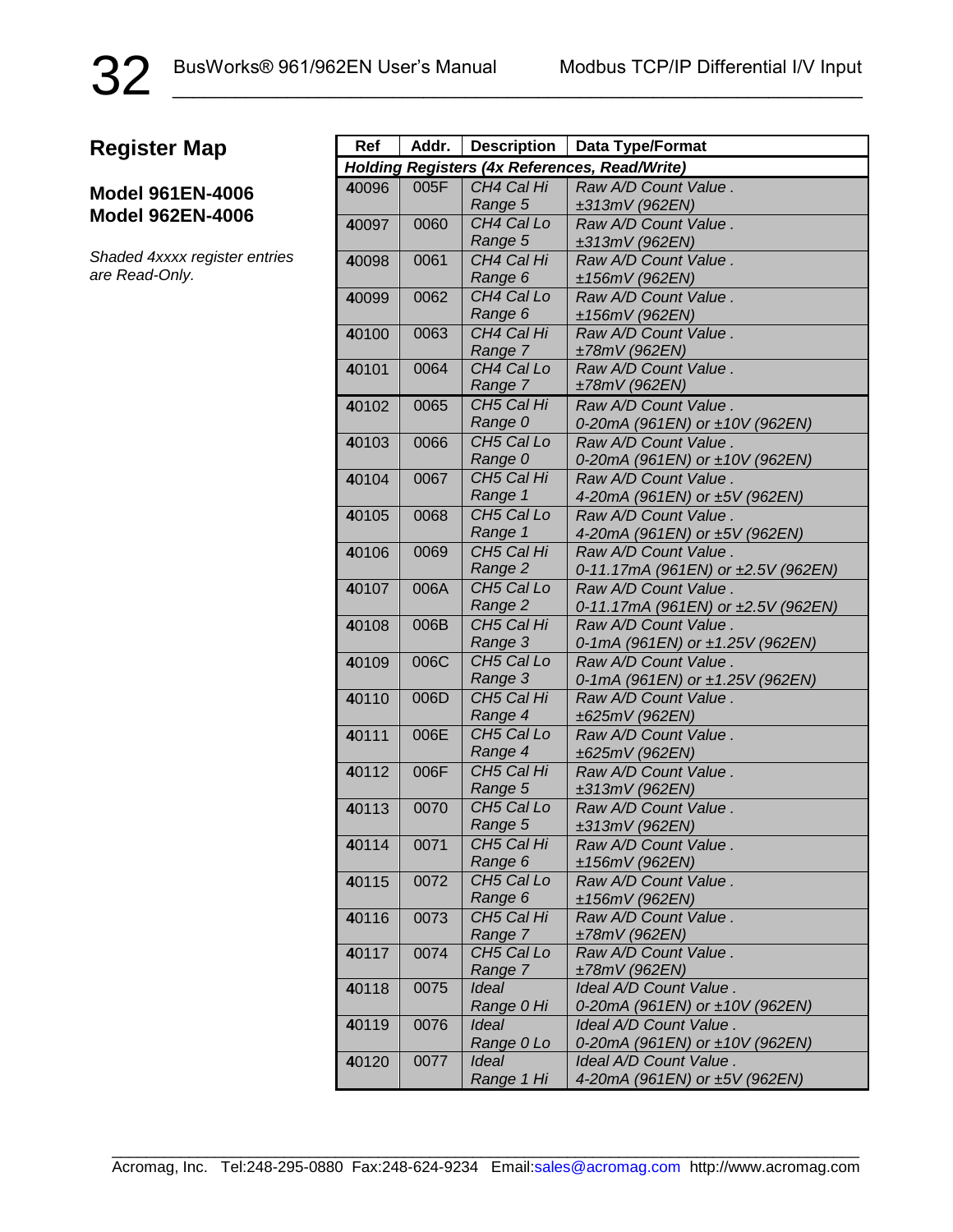| Ref                                                  | Addr. | <b>Description</b>         | <b>Data Type/Format</b>                                           |
|------------------------------------------------------|-------|----------------------------|-------------------------------------------------------------------|
| <b>Holding Registers (4x References, Read/Write)</b> |       |                            |                                                                   |
| 40121                                                | 0078  | Ideal                      | Ideal A/D Count Value.                                            |
|                                                      |       | Range 1 Lo                 | 4-20mA (961EN) or ±5V (962EN)                                     |
| 40122                                                | 0079  | Ideal                      | Ideal A/D Count Value.                                            |
|                                                      |       | Range 2 Hi                 | 0-11.17mA (961EN) or ±2.5V (962EN)                                |
| 40123                                                | 007A  | <b>Ideal</b>               | Ideal A/D Count Value.                                            |
|                                                      |       | Range 2 Lo                 | 0-11.17mA (961EN) or ±2.5V (962EN)                                |
| 40124                                                | 007B  | <b>Ideal</b>               | Ideal A/D Count Value.                                            |
|                                                      |       | Range 3 Hi                 | 0-1mA (961EN) or ±1.25V (962EN)                                   |
| 40125                                                | 007C  | Ideal                      | Ideal A/D Count Value.                                            |
|                                                      |       | Range 3 Lo                 | 0-1mA (961EN) or ±1.25V (962EN)                                   |
| 40126                                                | 007D  | <b>Ideal</b>               | Ideal A/D Count Value.                                            |
|                                                      |       | Range 4 Hi                 | ±625mV (962EN)                                                    |
| 40127                                                | 007E  | <b>Ideal</b>               | Ideal A/D Count Value.                                            |
|                                                      |       | Range 4 Lo                 | ±625mV (962EN)                                                    |
| 40128                                                | 007F  | <b>Ideal</b>               | Ideal A/D Count Value.                                            |
|                                                      |       | Range 5 Hi                 | ±313mV (962EN)                                                    |
| 40129                                                | 0080  | <b>Ideal</b>               | Ideal A/D Count Value.                                            |
|                                                      |       | Range 5 Lo                 | ±313mV (962EN)                                                    |
| 40130                                                | 0081  | <b>Ideal</b>               | Ideal A/D Count Value.                                            |
|                                                      |       | Range 6 Hi<br><b>Ideal</b> | ±156mV (962EN)                                                    |
| 40131                                                | 0082  | Range 6 Lo                 | Ideal A/D Count Value.                                            |
|                                                      |       | <b>Ideal</b>               | ±156mV (962EN)<br>Ideal A/D Count Value.                          |
| 40132                                                | 0083  | Range 7 Hi                 | ±78mV (962EN)                                                     |
| 40133                                                | 0084  | <b>Ideal</b>               | Ideal A/D Count Value.                                            |
|                                                      |       | Range 7 Lo                 | ±78mV (962EN)                                                     |
| 40134                                                | 0085  | Reserved                   | Do Not Use                                                        |
| 40135                                                | 0086  | Reserved                   | Do Not Use                                                        |
| 40136                                                | 0087  | Span Cal                   | A 16-Bit value whose bit position when                            |
|                                                      |       | Register                   | set indicates the channel to be calibrated                        |
|                                                      |       |                            | for span. For example: to calibrate span                          |
|                                                      |       |                            | of channel 0, write 0001H to this register.                       |
|                                                      |       |                            | To calibrate span of channel 5, write                             |
|                                                      |       |                            | 0020H to this register.                                           |
|                                                      |       |                            | <b>IMPORTANT:</b> You must FIRST write                            |
|                                                      |       |                            | 5E2AH into the Calibration Access                                 |
|                                                      |       |                            | Register (Register 40021) before                                  |
| 40137                                                | 0088  | Zero Cal                   | attempting calibration.<br>A 16-Bit value whose bit position when |
|                                                      |       | Register                   | set indicates the channel to be calibrated                        |
|                                                      |       |                            | for zero. For example: to calibrate zero                          |
|                                                      |       |                            | of channel 0, write 0001H to this register.                       |
|                                                      |       |                            | To calibrate zero of channel 5, write                             |
|                                                      |       |                            | 0020H to this register.                                           |
|                                                      |       |                            | <b>IMPORTANT:</b> You must FIRST write                            |
|                                                      |       |                            | 5E2AH into the Calibration Access                                 |
|                                                      |       |                            | Register (Register 40021) before                                  |
|                                                      |       |                            | attempting calibration.                                           |
| 43001                                                |       | This block                 | Refer to Register Mirroring. 3xxxx Input                          |
|                                                      |       | <b>Mirrors</b>             | Registers are mapped to the 43xxx                                 |
|                                                      |       | Зхххх                      | Holding Register space using an address                           |
|                                                      |       | Registers.                 | offset of 43000.                                                  |

#### **Model 961EN-4006 Model 962EN-4006**

*Shaded 4xxxx registers are Read-Only.*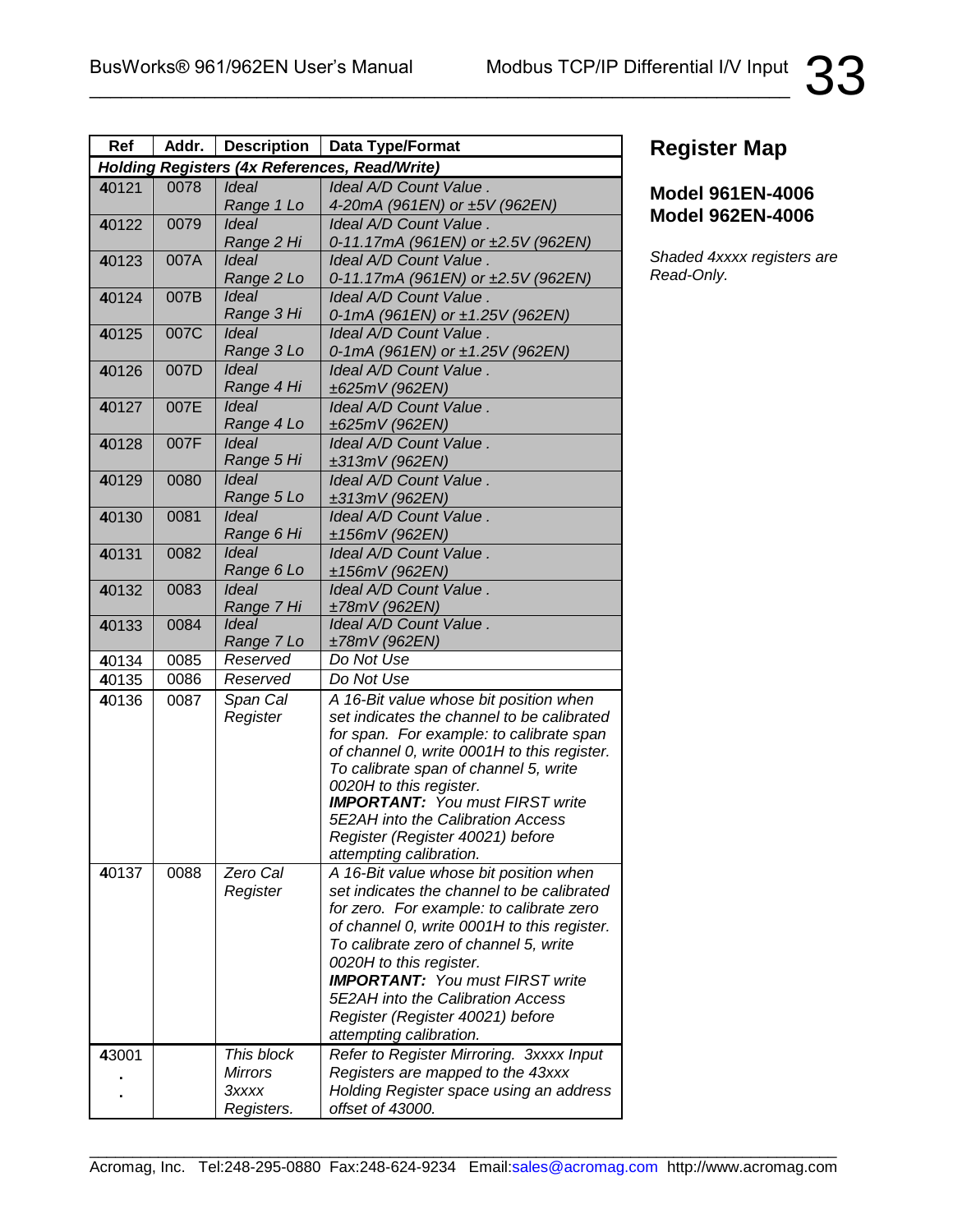34

| <b>Register Map</b>                                                            | <b>Notes (Memory Map):</b>                                                                                                                                                                                                                                                                                                                                                                                                                                                                                                                                                                                                                                                                                                     |  |
|--------------------------------------------------------------------------------|--------------------------------------------------------------------------------------------------------------------------------------------------------------------------------------------------------------------------------------------------------------------------------------------------------------------------------------------------------------------------------------------------------------------------------------------------------------------------------------------------------------------------------------------------------------------------------------------------------------------------------------------------------------------------------------------------------------------------------|--|
| <b>Model 961EN-4006</b><br><b>Model 962EN-4006</b>                             | With 16-bit signed integers, a count of 0-7FFFH is a positive number,<br>while 8000-FFFFH is a negative number. The ±1V DC input range<br>values are represented by ±20000 counts. For example when using<br>bipolar voltage devices (962EN), -1V, 0V, & +1V are represented by<br>integer values -20000, 0, & +20000, respectively. Similarly, when<br>connected to a unipolar current device (961EN), integer values from 0-<br>20000 counts represent 0-1mA, excluding negative values.                                                                                                                                                                                                                                     |  |
| <b>SPECIFICATIONS</b>                                                          | These DIN-rail mount, industrial Ethernet, analog input modules will<br>condition up to six differential DC current (961EN), or voltage (962EN) input<br>signals, and provide an isolated 10/100BaseT Ethernet port for monitoring<br>and control. Units are DC-powered and include reverse polarity protection.<br>Analog inputs (as a group), network, and power are isolated from each<br>other. Non-volatile reprogrammable memory in the module stores<br>configuration and calibration information.                                                                                                                                                                                                                      |  |
| <b>Model Numbers</b><br>961EN-4006 (6 DC Current)<br>962EN-4006 (6 DC Voltage) | The BusWorks model prefix "900" denotes the Series 900 network I/O<br>family. The "EN" suffix denotes EtherNet. Select 961EN for current input,<br>and 962EN for voltage input. The four digit suffix of this model number<br>represents the following options, respectively: "4" = Ethernet; "0" = Default;<br>" $06" = 6$ Channels.                                                                                                                                                                                                                                                                                                                                                                                          |  |
| <b>Analog Inputs</b>                                                           | Up to six process current or voltage input channels, according to model<br>number. The unit can be configured to accept one of several input ranges at<br>each group of 3 channels as described below. The unit must be wired and<br>configured for the intended input type and range (see Connections section<br>for details). The following paragraphs summarize this model's input types,<br>ranges, and applicable specifications.                                                                                                                                                                                                                                                                                         |  |
|                                                                                | DC Current (961EN Only): Configurable for 0 to 20mA, 4-20mA,<br>0-11.17mA, and 0-1mA DC nominal input ranges. A precision $24.9\Omega$<br>current sink resistor converts the input current to a voltage that is<br>processed by the A/D converter. An optional external sensor is<br>required to monitor AC current signals (Acromag Model 5020-350).<br>This sensor generates a DC milliampere signal of 0 to 11.17mA for the<br>module (see Table 1 below for scaling to AC current).<br>Current Input Reference Test Conditions: 4 to 20mA current input;<br>ambient temperature = $25^{\circ}$ C; 24VDC supply.<br>Input Overvoltage Protection: Bipolar Transient Voltage Suppressers<br>(TVS), 5.2V clamp level typical. |  |